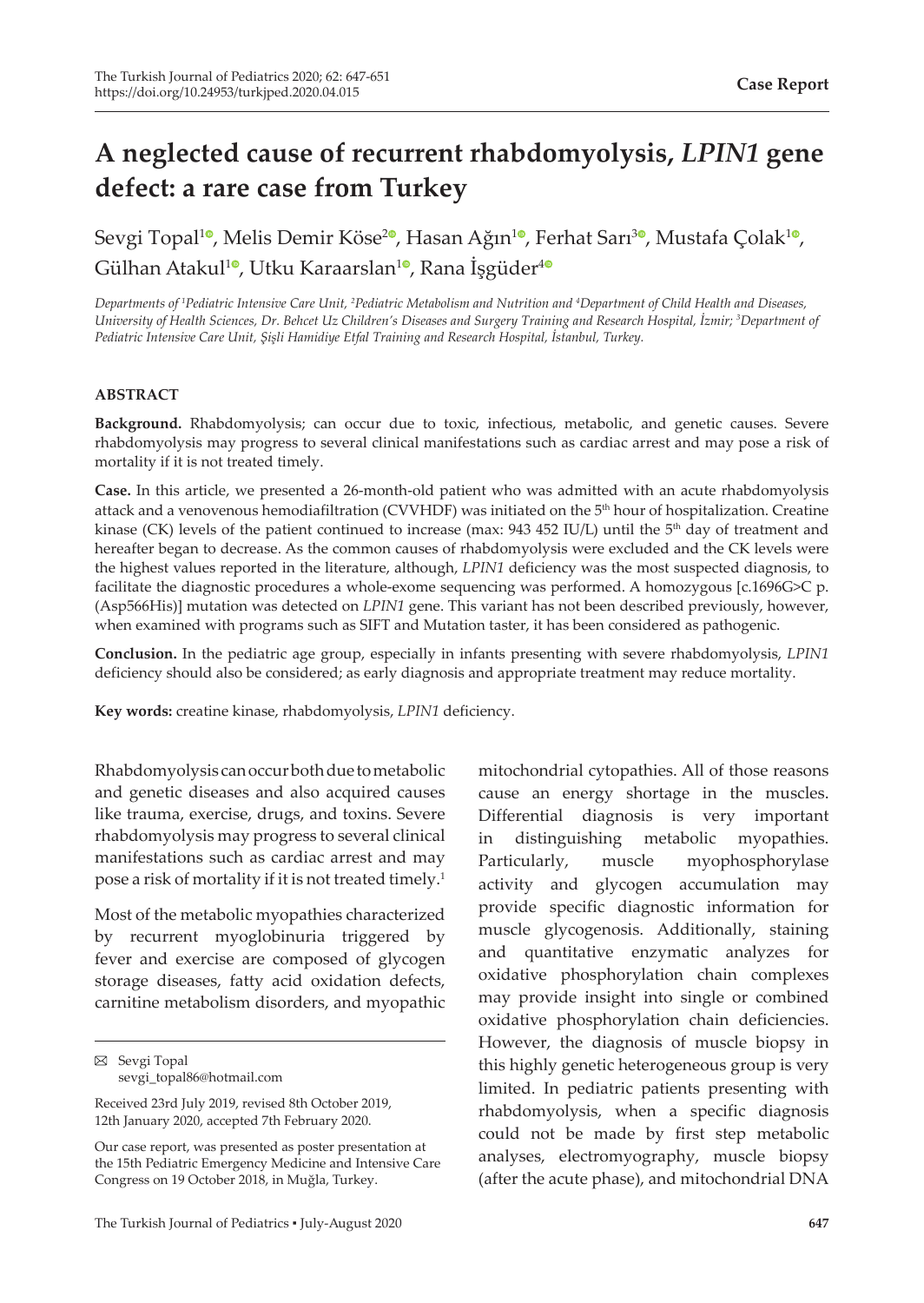analysis may be performed. Despite all these investigations, the cause of rhabdomyolysis may not be found in at least half of the cases. Mutations of the *LPIN1* gene have been identified as the cause of severe recurrent rhabdomyolysis in pediatric patients. *LPIN1* gene defects have an autosomal recessive hereditary model. Biallelic mutations cause severe, recurrent rhabdomyolysis attacks with high-mortality rates, although there are only a few cases reported in the literature when compared to other metabolic myopathies. The pathophysiology of Lipin 1 deficiency is not well known and the prognosis is poor.<sup>2,3</sup> Lipin 1 is found most abundant in the adipocytes and skeletal muscle, and it acts as a transcriptional coactivator by interacting with transcription factors that regulate the expression of genes involved in energy pathways.<sup>4,5</sup> It is thought that rhabdomyolysis which develops in *LPIN1* deficiency may be caused by disruptions in all these functions, but further studies are needed to clarify the pathogenesis.

In this article, we describe a patient with acute rhabdomyolysis, who to the best of our knowledge had the highest creatine kinase (CK) level reported in the literature. She was diagnosed with *LPIN1* deficiency, with a homozygous missense mutation which was not previously described in the literature. With an effective and immediate intensive care treatment and CVVHDF, we successfully got over this severe rhabdomyolysis attack.

## **Case Report**

A twenty-six months old girl admitted to the emergency department with complaints of loss of appetite for 2-3 days and somnolence on the last day. She also had a fever. Dark color of the urine was first observed in the emergency department (Fig. 1) before high levels of serum CK: 10 529 IU/L (reference range: 29- 168), AST (aspartate aminotransferase): 229 IU/L (reference range: 5-40), and ALT (alanine aminotransferase): 53 IU/L (reference range: 7-40) were determined. CK level was increased

to 40 850 IU/L at the  $4<sup>th</sup>$  hour of admission. The patient was transferred to the pediatric intensive care unit with the diagnosis of rhabdomyolysis, when a rapid rise in muscle enzymes together with a change of consciousness was observed. However, her renal function and blood gas analysis were normal.

Prenatal and natal history was unremarkable. The patient did not have similar symptoms before and her neuromotor development was appropriate for the age. Her parents were first degree cousins, she had a healthy sister and there was no family history of rhabdomyolysis. On physical examination, the Glasgow Coma Score was 8, blood pressure was 98/58 (65) mmHg, and heart rate was 160/min. There was no pseudohypertrophy and muscle weakness. Systemic examination was normal except for the change in consciousness, nystagmus and dark color of the urine. Laboratory evaluation revealed; BUN: 20 mg/dl, creatinine: 0.6 mg/ dl, uric acid: 6.5 mg/dl, Na: 138 mmol/L, K: 3.8 mmol/L. Electrocardiogram (ECG) and echocardiography which were performed to exclude cardiac pathologies and rhythm disorders put forward normal results. Urine ketone was positive. Toxic causes were excluded by a detailed history and with toxicological studies. Blood and urine culture tests and



Fig. 1. Change in the urine color of the patient within 4 hours.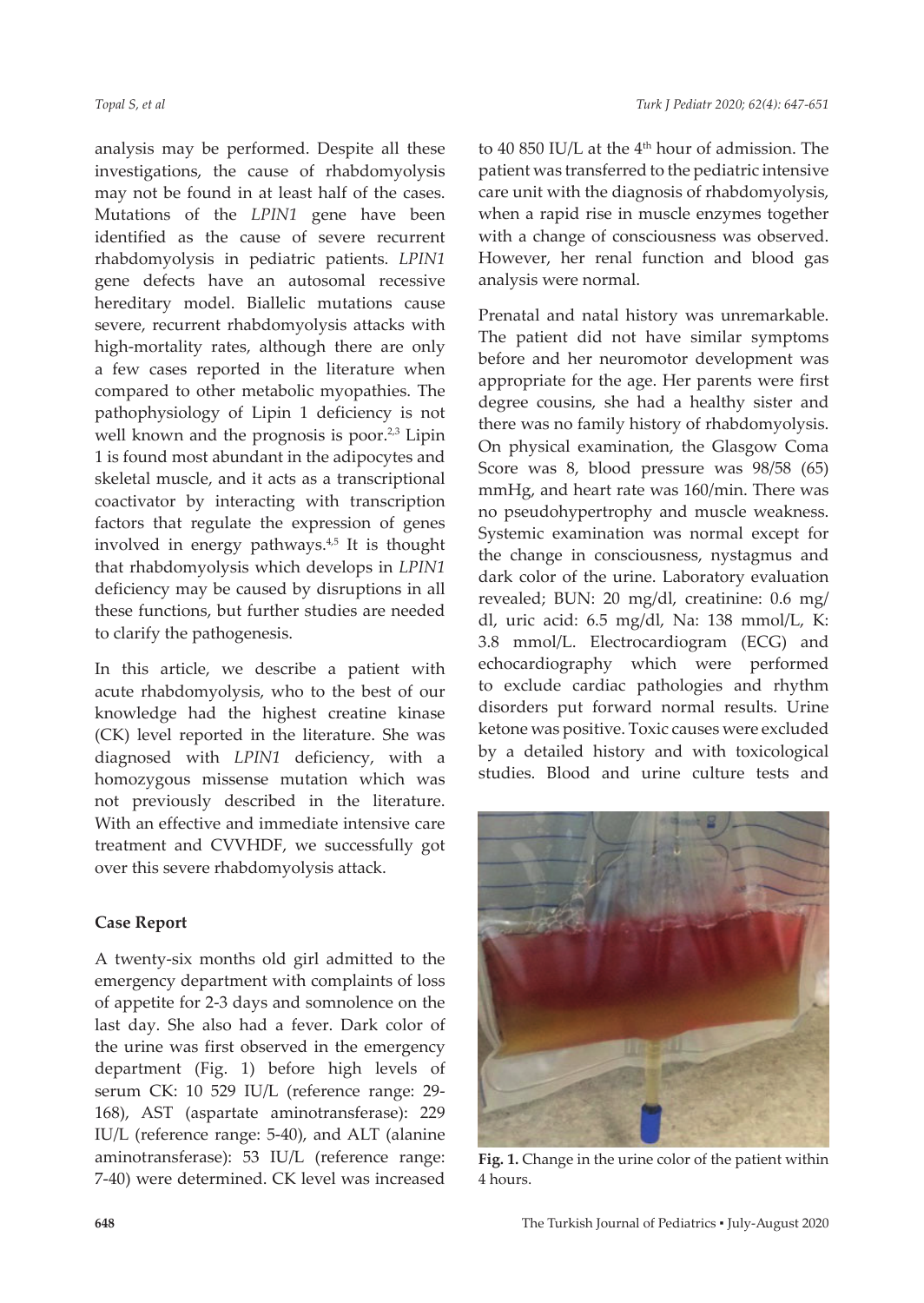viral serology for infectious agents were also negative.

For initial treatment; 3000 ccs/m<sup>2</sup> intravenous fluid, urine alkalinization, and diuretic were given. Since the patient's consciousness was gradually worsened, she was intubated. Serum (reference range: 0-65), and urine myoglobin levels (normal<5 ng/ml) were measured over than 5000 ng/ml. CK was 170 000 IU/L at the  $5<sup>th</sup>$ hour of admission, and continuous venovenous haemodiafiltration (CVVHDF) was started. Creatine kinase values continued to increase in the first 4 days of hemodiafiltration (The peak CK: 943 452 IU/L, AST: 9599 IU/L, ALT: 2616 IU/L; at the  $5<sup>th</sup>$  day of CVVHDF), and then they began to decrease. Hemodiafiltration was discontinued on the  $9<sup>th</sup>$  day of hospitalization, following a reduction of CK level to 26 467 IU/L (Fig. 2). On the  $12<sup>th</sup>$  day of hospitalization, she was extubated. Serum glucose, ammonia, lactate, carnitine-acyl carnitine profile, homocysteine, plasma amino acids, and urine organic acid analysis, which were taken in the critical period were normal. The blood ketone level was within the normal limits. In this step differential diagnosis is very important, although the *LPIN1* gene defect was considered in the foreground. As inherited causes of rhabdomyolysis are a large group of diseases,

it is time-consuming to evaluate all of them. So whole-exome sequencing was performed and a homozygous [c.1696G> C p. (Asp566His)] mutation of the *LPIN1* gene was detected. This variant has not been described previously, but when evaluated with programs such as SIFT and Mutation taster, it has been considered as pathogenic. Mother, father, and sister are tested with Sanger's sequencing. The mother, father, and sister were heterozygous for this mutation (Fig. 3). Eleven months after the first attack of rhabdomyolysis, the patient is still healthy.

We gave information and took informed consent from the parents of the patient.

## **Discussion**

Metabolic myopathies characterized by recurrent myoglobinuria and triggered by catabolic processes like fever and exercise are glycogen storage diseases, fatty acid oxidation defects, carnitine metabolism disorders, and mitochondrial pathologies. Differential diagnosis is very important in distinguishing metabolic myopathies which are a crowded group from the other acquired conditions or neurological causes. Basic metabolic examinations are guiding in the first stage of diagnosis, especially in fatty acid oxidation



**Fig. 2.** Change of creatine kinase (CK) values of the patient in course of time (h: hour, d: day).

 $\blacklozenge$  > Hemodiafiltration initiation time

 $\sqrt[4]{ } >$  Hemodiafiltration termination time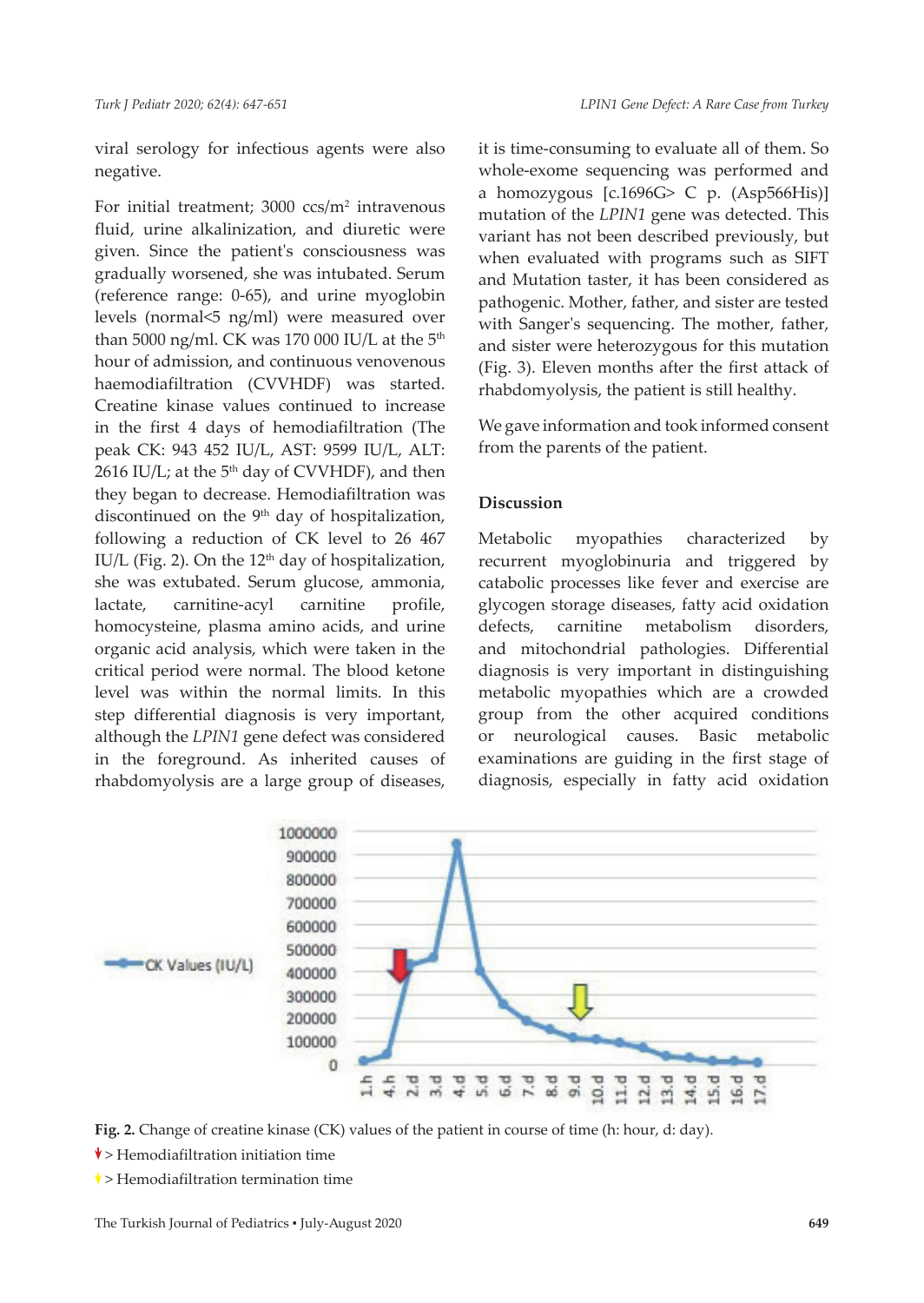

**Fig. 3.** The pedigree of the [c.1696G>C p. (Asp566His)] mutation on *LPIN1* gene.

defects, if critical samples were taken in time. Since our patient's plasma ammonia level was normal, urine ketone was positive and blood ketone was normal; fatty acid oxidation defects were excluded. Due to the normal detection of carnitine levels and the acylcarnitine profile, another frequent cause of CPTII deficiency was also excluded. Some of the mitochondrial myopathies that have an important role in the differential diagnosis are characterized with neuromotor retardation and myopathic findings.<sup>2</sup> However, our patient did not have any neurological abnormalities and plasma lactate/pyruvate levels were normal. Then after, with very high CK levels *LPIN1* gene defect was our preliminary diagnosis.3,4 Muscle biopsy is an option if any abnormal finding is detected in the first step of metabolic examinations. However, the diagnostic value of muscle biopsy in this highly heterogeneous genetic disease group is limited and can be done 1 or 2 months after the acute phase. Molecular tests are increasingly being used to explore the genetic cause of rhabdomyolysis.<sup>6</sup> Like our case, in severe rhabdomyolysis without a known

neurological disease and normal metabolic investigation results which are ruling out fatty oxidation defects, mitochondrial pathologies, and glycogen storage diseases, the diagnosis is based on molecular analysis.

*LPIN1* gene defect is a common cause of childhood serious rhabdomyolysis, which accounts for more than half of the cases in infancy.2,3 The first attack of rhabdomyolysis usually occurs during a febrile illness like in our case. The lipin 1 protein plays a critical role in adipocyte differentiation and lipid metabolism.<sup>2,7</sup> However, further studies are needed to determine which changes in these pathways bring out the symptoms.

Acute renal failure and cardiac arrhythmia are the most critical complications of rhabdomyolysis and are usually associated with high mortality if the patients have not renal replace-ment therapy in time.<sup>3,8</sup> In our case, no abnormal ECG findings were observed. In one case reported by Bergouniouxet al.<sup>9</sup>, ECG had shown diffuse symmetrical high-amplitude T waves with no other changes. No specific ECG findings have been reported in other arti-cles.<sup>2,3,9</sup>

Although there is not a specific treatment, early suspicion of *LPIN1* deficiency will lead to a better prognosis and avoid unnecessary invasive procedures such as muscle biopsy.10,11 Michot et al.<sup>3</sup>; reported that from 29 infantile cases with rhabdomyolysis, whose etiology could not be determined and all metabolic myopathies were excluded, 59% of them had *LPIN1* gene mutations. Our case also had a homozygous missense mutation on the *LPIN1* gene, which was not described.

In this article; we present an infantile case of severe rhabdomyolysis, which was triggered by a febrile illness, to share a rare disease of *LPIN1* deficiency. Also, to the best of our knowledge, this case has the highest CK levels reported in the literature with *LPIN1* deficiency and also the first case with *LPIN1* deficiency described from Turkey.